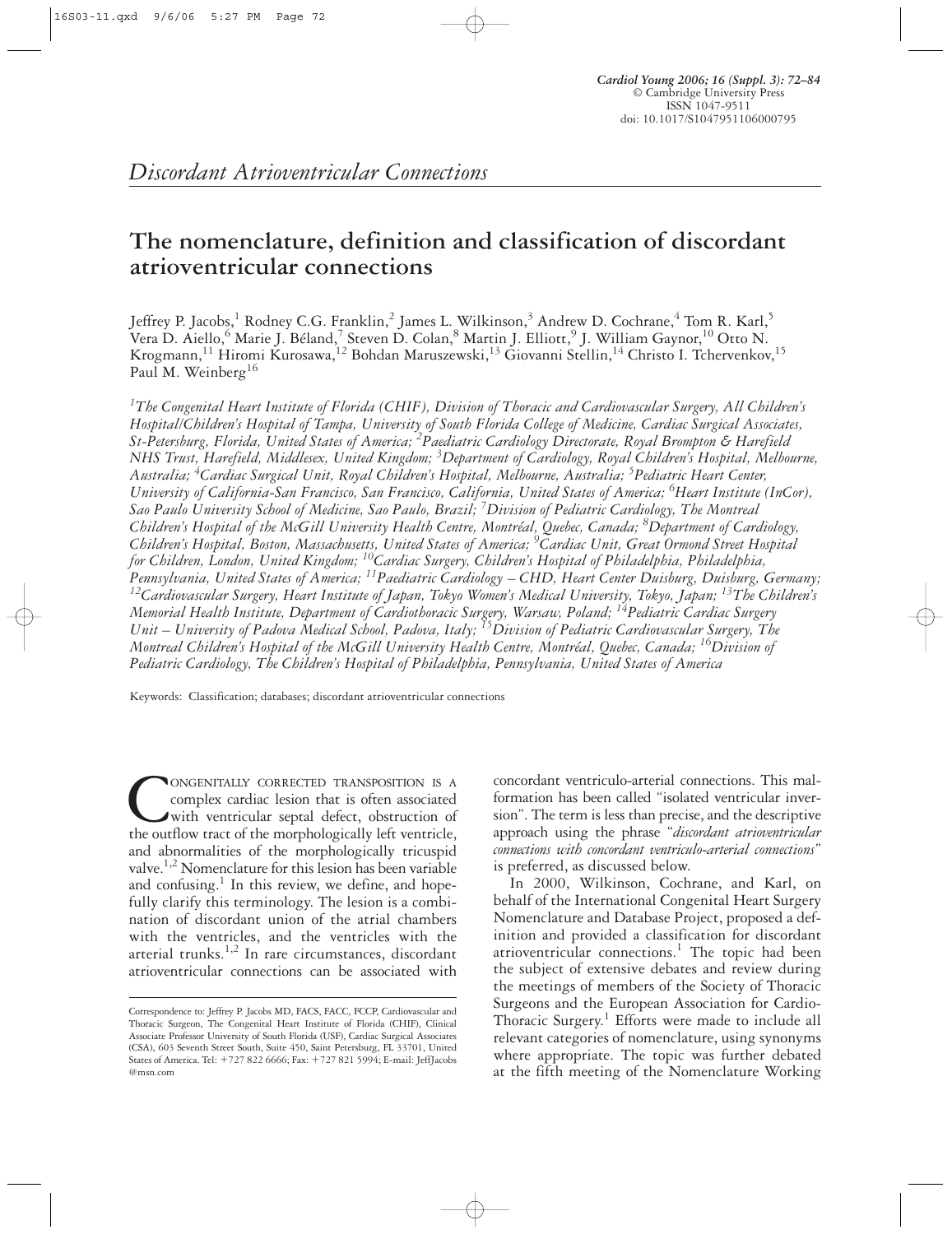Group, which was held in the Mazurian Lake District, Poland, over the period July 19–23, 2004. It has been the task of the Nomenclature Working Group to establish the International Pediatric and Congenital Cardiac Code. This goal has been achieved by reviewing 28 major categories of cardiac lesions, and crossmapping several existing systems for nomenclature, including that prepared on behalf of the European Association for Cardio-Thoracic Surgery and the Society of Thoracic Surgeons, and the alternate version prepared for the Association for European Paediatric Cardiology. $3-8$  This International Pediatric and Congenital Cardiac Code was unveiled officially during the Second International Summit on Nomenclature for Paediatric and Congenital Heart Disease, held at the Fourth World Congress of Pediatric Cardiology and Cardiac Surgery in Buenos Aires, Argentina, on September 19, 2005 [www. ipccc.net].

In this review, we will refer to the International Paediatric and Congenital Cardiac Code as the International Code, and we will present two versions of this International Code for diagnoses and procedures related to congenitally corrected transposition:

- The version derived from the International Congenital Heart Surgery Nomenclature and Database Project of the European Association for Cardio-Thoracic Surgery and the Society of Thoracic Surgeons.
- The version derived from the European Pediatric Cardiac Code of the Association for European Pediatric Cardiology.

These two systems were developed with considerable input from both cardiologists and surgeons. It is the crossmap developed for diagnoses and procedures related to discordant atrioventricular connections and related malformations that will be the focus of this review, following the steps taken previously in regard to the functionally univentricular heart<sup>9</sup> and hypoplastic left heart syndrome. $10$  The current imperative of the group is to provide a classification of cardiac phenotypes, and not genotypes. In the future, knowledge of the underlying genetic defects may modify the schemes currently developed for classification.

## **Definitions related to discordant atrioventricular connections**

"*Congenitally corrected transposition*" describes the lesion in which the morphologically right atrium is connected to the morphologically left ventricle, and the morphologically left atrium to the morphologically right ventricle. The aorta then takes its origin from the morphologically right ventricle, and the pulmonary trunk from the morphologically left ventricle. As a result of the discordant connections, systemic venous blood continues to flow to the pulmonary circulation, and pulmonary venous return passes to the systemic circulation, so that the circulations are physiologically corrected.

The malformation may occur in patients with the normal atrial arrangement, otherwise known as "situs solitus" where solitus denotes usual, or in those with mirror-imaged atrial arrangement, otherwise known as "situs inversus". It cannot occur in the setting of visceral heterotaxy, when the atrial appendages are isomeric, because it is impossible for the atrial and ventricular chambers to be joined in discordant fashion when both appendages have the same morphology. Almost always the venoatrial connections are grossly abnormal in the setting of heterotaxy, but rarely the flows of blood can mimic the arrangement seen in corrected transposition.

The term corrected transposition was first used by Rokitansky.<sup>11</sup> By 1956, Cardell<sup>12</sup> was able to review 25 cases, including his own, and in 1961, Lev and Rowlatt described several autopsied specimens.<sup>13</sup> As far as we know, the term congenitally corrected transposition was introduced by Schiebler et al. in  $1961$ ,<sup>14</sup> seeking to distinguish surgically repaired transposition with concordant atrioventricular connections from the congenitally corrected variant. While the term "corrected transposition" has gained widespread use, it has been opposed by some cardiac morphologists, and is not the favored nomenclature of others.<sup>13,15,16</sup> In this respect, the term "transposition" itself has been controversial. Some early workers used the term to define any abnormality in aorto-pulmonary relationships.<sup>11</sup> More usually, those using the term required antero-posterior reversal of the aortopulmonary spatial relationship, along with the presence of a muscular subaortic conus.<sup>12,17,18</sup> In 1971, Van Praagh et al. proposed the straightforward, and currently favoured, definition of transposition: "right ventricular origin of the aorta and left ventricular origin of the pulmonary artery".<sup>19</sup> The term "transposition", therefore, is synonymous with origin of the arterial trunks from morphologically inappropriate ventricles, $20,21$  so there seems little reason for arguing with the congenital correction of such transposition when the atrial chambers are similarly joined to morphologically inappropriate ventricles.

On this basis, therefore, the Nomenclature Working Group offers the following definition for the term "congenitally corrected transposition":

"Congenitally corrected transposition is synonymous with the terms 'corrected transposition' and 'discordant atrioventricular connections with discordant ventriculo-arterial connections', and is defined as a spectrum of cardiac malformations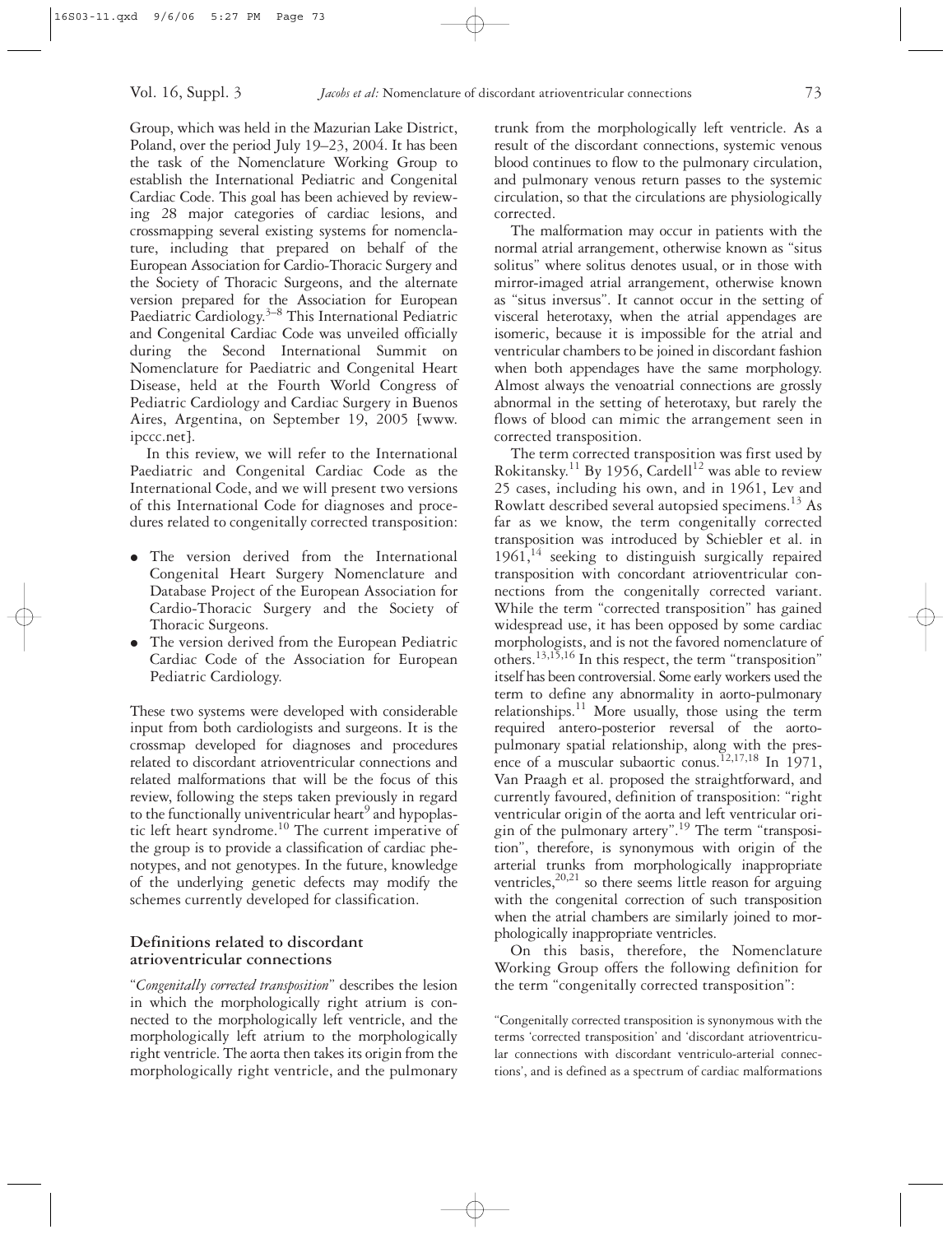where the atrial chambers are joined to morphologically inappropriate ventricles, and the ventricles then support morphologically inappropriate arterial trunks."

Although congenitally corrected transposition can occur in isolation, it is usually associated with additional anomalies, including one or more ventricular septal defects, obstruction of the outflow tract of the morphologically left ventricle, abnormalities of the morphologically tricuspid valve, $22$  or abnormalities of atrioventricular conduction, which may also evolve and progress as part of the natural history.<sup>2</sup> Although incompetence of the morphologically tricuspid valve is less frequent than in Ebstein's malformation in patients with concordant atrioventricular connections,<sup>14</sup> severe tricuspid incompetence is probably the single most important adverse prognostic feature of congenitally corrected transposition.<sup>23</sup> Rarely, there may be co-existent pulmonary atresia or hypoplasia of the morphologically left ventricle, and even more rarely, hypoplasia of the morphologically right ventricle.

Over time, various terminologies have been used to describe "congenitally corrected transposition" and related malformations. We will discuss briefly some of these terms.

*Discordant atrioventricular connections with discordant ventriculo-arterial connections*: This combination represents the recommended name for corrected transposition. The terms "corrected transposition", "congenitally corrected transposition", and "discordant atrioventricular connections with discordant ventriculo-arterial connections" are all acceptable synonyms.

*Double discordance*: This term is not uniformly used, although it does have the virtues of brevity and accuracy. It is felt by some to be an acceptable synonym for congenitally corrected transposition. Others criticize the term for a potential lack of specificity, because it does not clearly state what is discordant. This conflict demonstrates why it is best to employ segmental nomenclature, and specify "discordant atrioventricular connections with discordant ventriculo-arterial connections".

*Discordant atrioventricular connections (with transposition)*: The term "discordant atrioventricular connections" has been employed as an alternative to "corrected transposition", both with and without the qualifying phrase "with transposition." When used in isolation, it is clearly inaccurate, and can be a cause of confusion and imprecision. If qualified by such phrases as "with discordant ventriculo-arterial connections" or "with transposition", it may be regarded as accurate and explicit.<sup>1</sup>

*Discordant transposition*: This term is favoured by some as a shorthand term for the malformation. In practice, it is no briefer than the more widely used "corrected transposition". Using Boolean logic, the term discordant transposition is intended to imply combined discordant atrioventricular and ventriculo-arterial connections, and in that sense is precise and useful, being the preferred term of surgeons and cardiologists working at the University of California-San Francisco, among others.<sup>1</sup> Others criticize this term because the word "discordant" is an adjective, and the only word in this name that it could possibly modify is transposition. Since transposition is the term for discordant ventriculo-arterial connections, the meaning of this phrase is literally "discordant discordant ventriculo-arterial connections", which logically implies concordant ventriculo-arterial connections. This criticism demonstrates why it is best to employ segmental approach and specify "discordant atrioventricular connections with discordant ventriculo-arterial connections".

*Ventricular inversion*: The term "inversion" has been used widely to describe left-right reversal, or mirror-imagery, of paired structures.<sup>14</sup> When used to describe the ventricular mass, this term is therefore synonymous with l-looping, and normally implies that the morphologically left ventricle is right sided, and the morphologically right ventricle is left sided. Although ventricular inversion is most commonly seen in association with the combination of normal atrial position and transposition, this is not always the case, and the term "ventricular inversion" does not specify the nature of the atrioventricular or ventriculoarterial connections. Unfortunately, the term "ventricular inversion", has also been used to describe hearts in which the ventricles are normally related, with d-loop ventricles, in patients with mirror-imaged atrial arrangement, or "situs inversus", $^{24}$  arguing that it is synonymous with the more widely understood term "discordant atrioventricular connections".<sup>21,25</sup> This usage of the term "ventricular inversion" is highly confusing, and should be avoided. The term "isolated ventricular inversion" was originally introduced to imply ventricular inversion or l-looping with normal atrial situs and without transposition, which in segmental shorthand is  $\{S,L,S\}$ ,  $^{20}$  and the term "isolated ventricular non-inversion" was introduced to specify hearts with mirror-imaged atrial arrangement, or atrial situs inversus, d-loop ventricles, and inverted normally related great arteries {I,D,I}. These terms were therefore intended to specify discordant atrioventricular connections with concordant ventriculoarterial connections, resulting in circulations that are physiologically uncorrected. The terms have not been universally used in this fashion, and their meaning is inherently ambiguous because the sidedness of the great arteries does not specify whether the ventriculo-arterial connections are concordant or discordant. Because of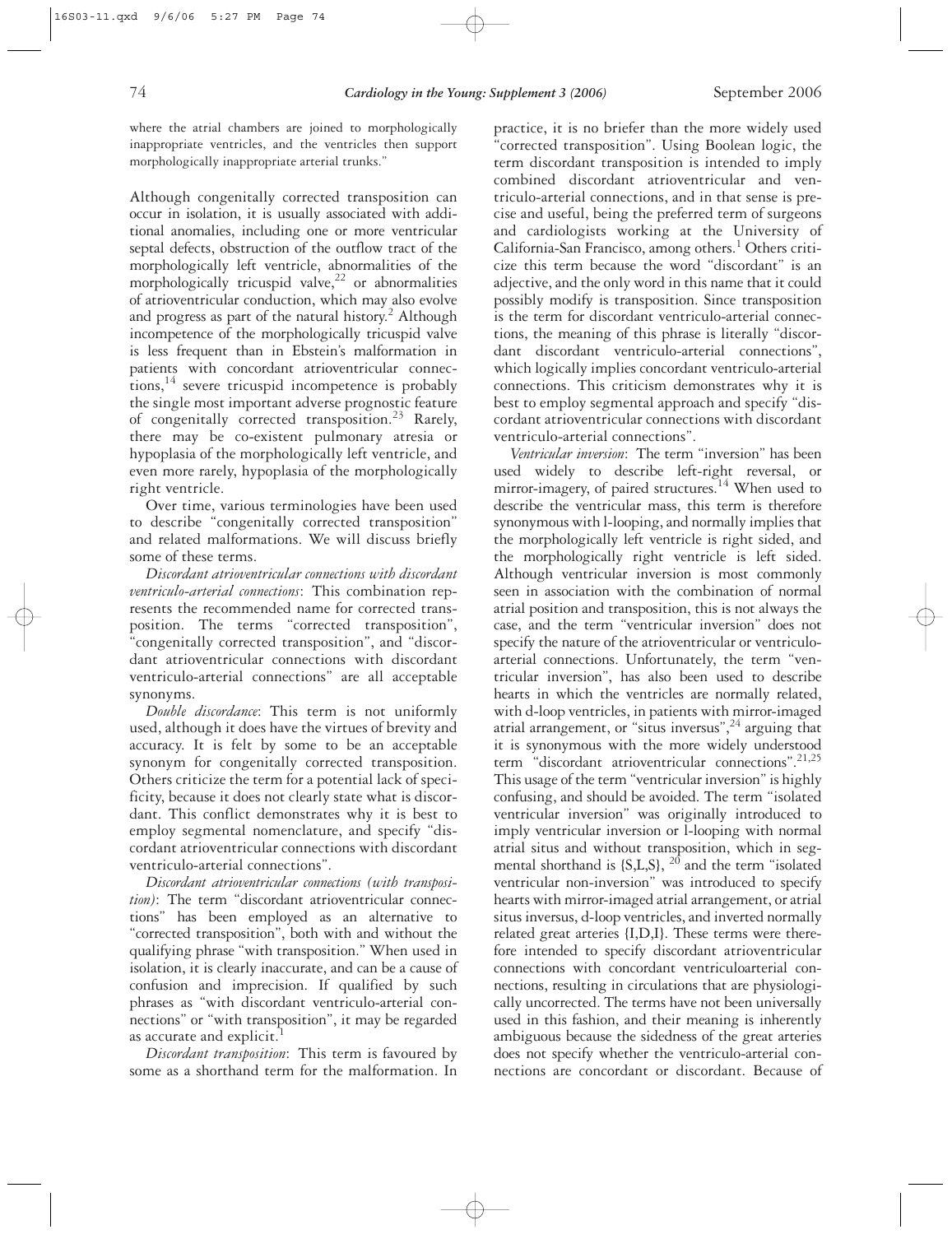this confusing situation, the terms "isolated ventricular inversion", and "isolated ventricular non-inversion", should be avoided.

*Malposition of the great arteries*: Malposition of the great arteries is a term that defines or includes all defects with abnormal position of the great vessels, regardless of the ventricular origin.<sup>26</sup> The distinction from "transposition" is important, albeit elusive. As discussed above, transposition should now be considered synonymous with "discordant ventriculo-arterial connections", $^{1,20,21}$  and although transposition is a form of malposition, malposition can occur in the setting of either concordant or discordant ventriculoarterial connections. Other forms of "malposition" include double-outlet right ventricle, double-outlet left ventricle, and the so-called anatomically corrected malposition with its variants.<sup>19,27</sup> It is beyond the scope of our review to discuss these niceties.

*l-transposition ("L-TGA"), d-transposition ("D-TGA"), and Complete transposition*: In the 1960s, the term "l-transposition" or "L-TGA" was introduced by Van Praagh<sup>16</sup> to describe hearts with a left-sided, and usually anterior, aorta arising from the morphologically right ventricle, the pulmonary trunk taking its origin from the other ventricle. In most cases, this arrangement coexisted with discordant atrioventricular connections when the morphologically left ventricle was right sided, and the morphologically right ventricle left sided. Van Praagh designated this ventricular arrangement as an "l-loop".16 In most cases, l-transposition is indicative of corrected transposition. It is well recognized, nonetheless, that some patients with corrected transposition, even in the presence of an l-loop, have an aorta that lies anterior and to the right of the pulmonary trunk, a situation which may be denoted by the notation {S,L,D}. This breaches the "loop rule", as has also been noted in patients with transposition and concordant atrioventricular connections.28 Most patients with corrected transposition in the setting of mirror-imaged atrial arrangement, or atrial situs inversus, however, exhibit a d-loop and d-transposition, a situation which may be denoted by the notation  ${I,D,D}$ ,  $^{1,27}$  For these reasons, "ltransposition" is obviously unsuitable for use as a substitute for "corrected transposition", and usage in this fashion is imprecise, and should be discouraged.<sup>1,27</sup> The terms "d-transposition", "a-transposition" and "l-transposition" define no more than the spatial arrangements of the discordantly connected arterial trunks. The term "d-transposition", therefore, refers only to hearts with transposition in which the aortic valve is to the right of the pulmonary valve. This anatomic arrangement is the most common variant of transposition with concordant atrioventricular connections, being found, according to Jaggers et al., $^{27}$  in more than four-fifths of cases

reported by Van Praagh. The terms complete transposition, and incomplete transposition, are obsolete. In the past, it was double-outlet right ventricle that was termed incomplete transposition. Hence, complete transposition may refer to either physiologically uncorrected or corrected transposition, because in both cases the arterial trunks arise from morphologically inappropriate ventricles, and thus are "completely transposed". When used as a modifier of transposition, therefore, the term "complete" is redundant, and should be avoided.<sup>27</sup> Although most patients with physiologically uncorrected transposition have anterior and right-sided aortas, not all patients with dtransposition are physiologically uncorrected, and not all patients with physiologically uncorrected transposition have d-transposition.27 Physiologically uncorrected transposition includes hearts with the segmental anatomy {S,D,D}, {S,D,A}, and {S,D,L}, as well as {I,L,L} and {I,L,D}. Similarly, the term "ltransposition" is often used erroneously as a synonym for corrected transposition. But not all cases of l-transposition are corrected transposition, $^{27}$  while corrected transposition includes hearts with the segmental anatomy {S,L,L}, {S,L,D}, and {I,D,D}.

The terms "d-transposition", "a-transposition" and "l-transposition" cannot, therefore, be used to imply or define the presence of corrected transposition or uncorrected transposition. These terms merely define the spatial arrangements of the discordantly connected arterial trunks and do not specify whether the atrioventricular connection is concordant or discordant. They are, nonetheless, important modifiers because the spatial relations of the great vessels may closely correlate with the anatomic features of the coronary arteries.<sup>27</sup>

Regardless of the original intent of these terms, many people use "d-transposition" to refer to the combination of d-looped ventricles and transposition, and "l-transposition" to imply the combination of l-looped ventricles and transposition, without reference to the position of the arterial roots. In this use, {S,D,L} transposition is a form of d-transposition, and {I,L,D} is form of l-transposition. Using this interpretation, the terms "d-transposition" and "l-transposition" refer to d-loop transposition and l-loop transposition. This usage adds even more confusion, because it is apparent that universal agreement does not exist as to whether or not the "d" and "l" refer to arterial position or ventricular looping. This point alone potentially represents the worst problem with the terms "d-transposition" and "l-transposition", and further justifies the recommendation to avoid these terms.

*Physiologically corrected transposition*: In congenitally corrected transposition, as a result of the double discordance, the defect is "physiologically corrected". In clinical practice, however, corrected transposition often is far from physiologically correct because of the associated defects, which are the rule rather than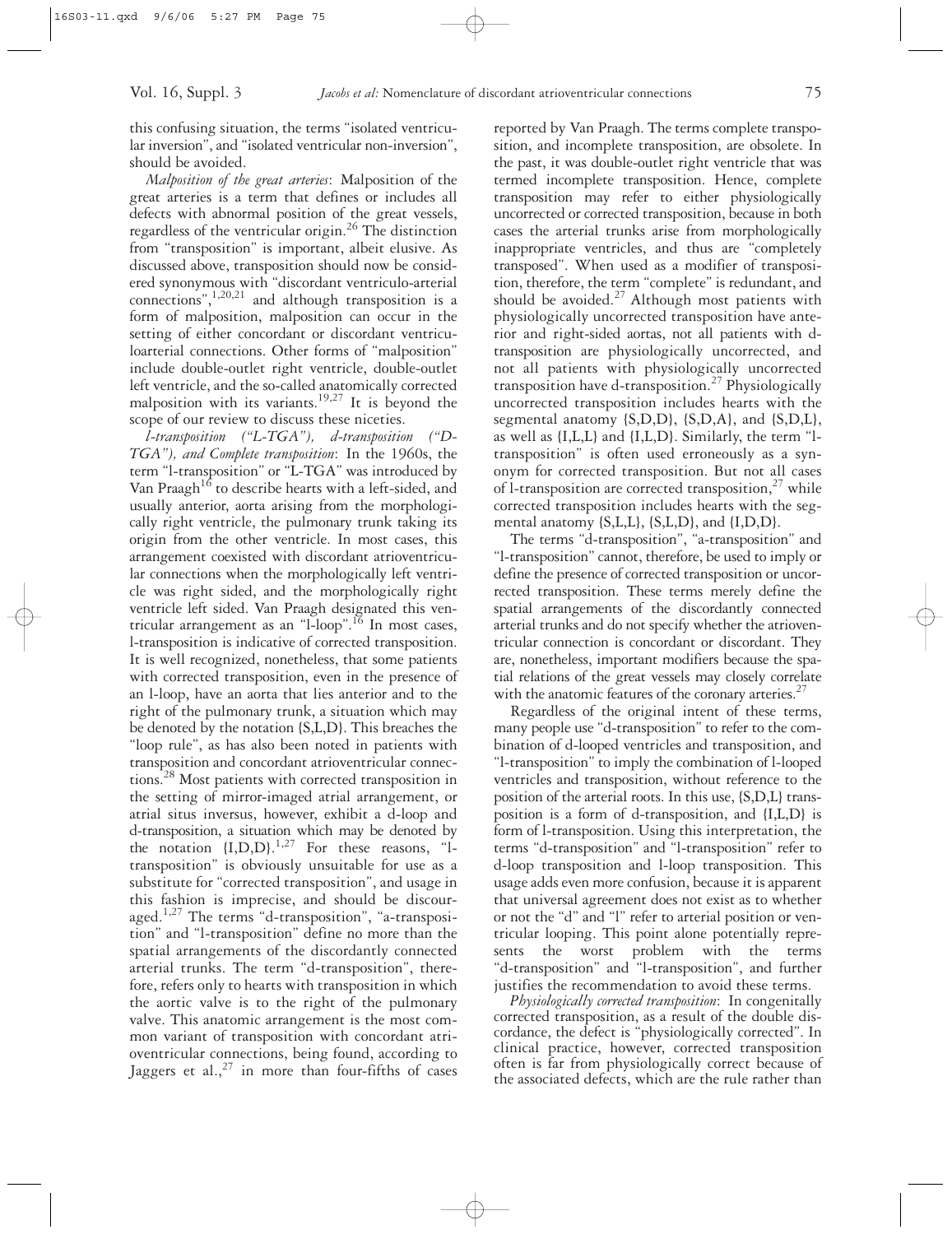the exception. The term "physiologically corrected transposition" is therefore of little practical use.1

In the past, the rare situation in which the aorta arises from the morphologically left ventricle in an anterior position, with the pulmonary trunk from the morphologically right ventricle lying posteriorly, was described as anatomically corrected transposition. In some of the patients with this arrangement, the atrioventricular connections may be discordant, so that the physiology is similar to that of physiologically uncorrected transposition. This lesion is now termed "anatomically corrected malposition", albeit that some variants with spiralling rather than parallel arterial trunks can still present problems in nomenclature. Such details are beyond our scope in this review. Fortunately, the currently favoured definition of transposition, being synonymous with discordant ventriculo-arterial connections, solves the dilemma of "anatomically corrected malposition", since obviously hearts with the arterial trunks arising from appropriate ventricles can no longer be considered to show "transposition".

*Mixed levocardia and dextrocardia*: These terms were introduced by Lev, $^{29}$  and are not in current use. Mixed levocardia referred to the situation in which the apex of the heart pointed to the left, but in which the arrangement of atriums and ventricles was not as expected.<sup>13</sup> The related term "mixed dextrocardia"<sup>29</sup> catered similarly for patients with discordant atrioventricular connections and right-sided hearts and apexes. The terms are generally not used nor understood, and are not recommended. The term "dextroversion" is similarly no substitute for corrected transposition. It refers to hearts in patients with the normal atrial arrangement and rightward displacement or rotation of the ventricles.<sup>30-32</sup> In other words, the terms "dextrocardia" and "dextroversion" are not synonyms for corrected transposition; dextrocardia is synonymous with a right-sided ventricular mass and dextroversion is synonymous with a rightsided ventricular apex.

*Inverted transposition*: This term has similar meaning to Van Praagh's term "l-transposition".<sup>13,15</sup> It has not been widely used, and is best avoided.

*Alignments and connections*: The essence of the original segmental approach to diagnosis and nomenclature was analysis of the topological arrangement of the atrial chambers, the ventricular mass, and the arterial trunks.<sup>16</sup> When the European school<sup>21</sup> sought to develop further this innovative methodology, they emphasized the importance also of describing the way the basic segments were joined together across their junctions. The Europeans described these variations in terms of connections. $33$  It was unfortunate, therefore, that in their original account they chose the terms "concordance" and "discordance" to describe the appropriate and inappropriate junctional connections. This choice of terminology was less than perfect, since the Bostonian school had used "concordance" and "discordance" to describe segmental harmony or disharmony, irrespective of the precise connections across the segmental junctions. $34$  For example, in the Boston terminology all {S,D,D} hearts have ventriculoarterial concordance and all {S,D,L} hearts have ventriculoarterial discordance, regardless of whether the left ventricle connects to the aorta or the pulmonary artery. In other words, the Boston school defines concordance or discordance between segments according to segmental harmony or disharmony, that is the relationship between atrial situs (S) or (I), ventricular loop (D) or (L), and spatial arterial relations (S) or (L),  $34$  irrespective of the precise way the segments joined one another across the junctions. The original European terminology used the term "ventriculoarterial concordance" to describe those hearts in which the left ventricle connected to the aorta regardless of the segmental arrangements. Recognising their own mistake, when revising their approach, the Europeans pointed out that the ambiguity in terminology could be resolved by describing specifically concordant or discordant atrioventricular and ventriculo-arterial connections. The European school, therefore, modified their own nomenclature, arguing that "concordance" or "discordance" should no longer be used as nouns, but that "concordant" and "discordant" should be used as adjectives to qualify both the atrioventricular and ventriculo-arterial connections.<sup>33</sup> The Europeans further emphasized that, for the purposes of defining these connections, the ventricular mass was defined as extending from the atrioventricular to the ventriculo-arterial junctions.

The term alignment was subsequently introduced by Van Praagh et al.<sup>35</sup> with the argument that atriums and ventricles, as well as the ventricles and great arteries, do not connect to each other at all but, instead, are separated by intermediate "connecting segments", namely the atrioventricular canal and the conuses. In this context, they<sup>35</sup> have described two additional segments, and consequently defined atrioventricular alignments and ventriculo-arterial alignments as concordant or discordant. The Bostonian approach, therefore, was to describe alignments of the segments, rather than connections between them.<sup>36</sup>

The European school identifies three problems with these suggestions. First, it is unclear how the "atrioventricular canal" is to be distinguished in the postnatal heart. Second, if the ventricular mass is defined as extending from the atrioventricular to the ventriculo-arterial junctions, then the conuses are an integral part of this ventricular mass. Third, there is no way of distinguishing in their own right the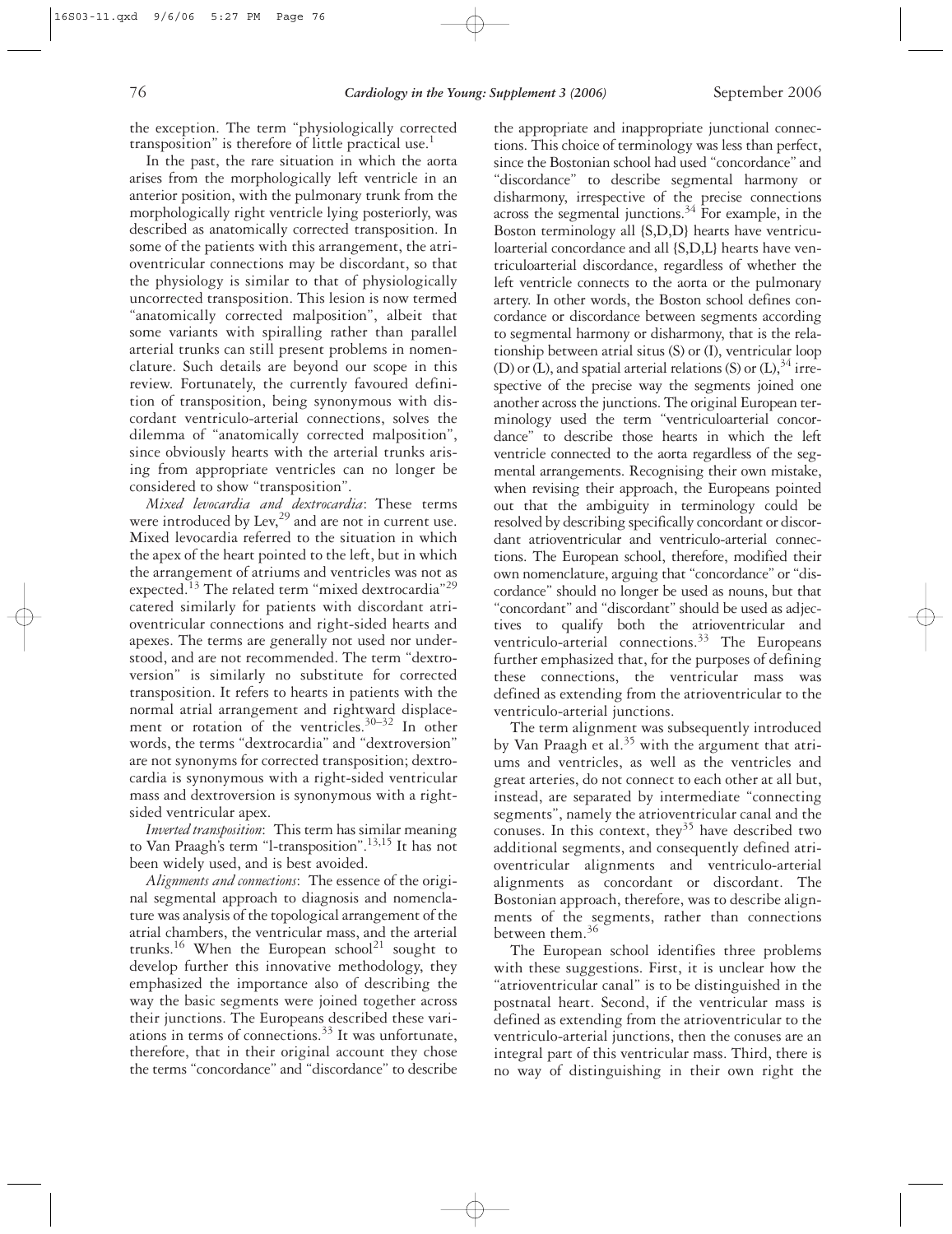conuses which support the aorta as opposed to the pulmonary trunk.

Very rarely, the segmental topological arrangements do not correspond with the way the chambers and arterial trunks are joined across their junctions.<sup>37</sup> It is essential, therefore, that any system of nomenclature is able to distinguish between segmental topologies and junctional variations. $37$  This goal may be accomplished either via the European approach or the Bostonian approach if care is taken to specify both these features. Consider the rare heart that would be described in the European school as showing discordant atrioventricular and ventriculoarterial connections in the setting of usual atrial arrangement with right hand ventricular topology and anterior and right sided aorta. With the Bostonian approach, this heart could be described as congenitally corrected transposition {S,D,D}. Such hearts exemplify the principle that it is essential to describe both segmental topologies and junctional connections, a point that is again emphasized in the discussion of the criss-cross atrioventricular valve below.

*{S,L,L}, {S,L,D}, and {I,D,D}*: Although the terms l-transposition or "L-TGA", as well as d-transposition or "D-TGA", are best avoided, because of the reasons discussed above, a complete segmental description is acceptable when describing hearts with congenitally corrected transposition. As also discussed above, corrected transposition includes hearts with the segmental anatomy {S,L,L}, {S,L,D}, and {I,D,D}. The segmental combinations in isolation, however, are not synonymous with corrected transposition. This is because double outlet from either the right or left ventricles can be described in this fashion when associated with discordant atrioventricular connections. Furthermore, in exceedingly rare circumstances, again as discussed above, hearts with discordant atrioventricular connections can exhibit disharmony in terms of the segmental connections. In these rare circumstances $38,39$ the usually positioned right atrium is joined to the abnormally positioned morphologically left ventricle even though there is right hand ventricular topology. In this rare circumstance, therefore, the segmental notation  $\{S, D, *\}$ , or  $\{I, L, *\}$  in the even rarer setting of mirror-imagery, would not describe the presence of the discordant atrioventricular connections.

*Criss-cross atrioventricular valves and upstairs-downstairs ventricular relationships*: The two atrioventricular inlets are usually aligned more or less in parallel, each being at approximately the same level in the thorax. Under such circumstances, the ventricles are related in the anticipated manner, with one being to the right of the other, although sometimes one ventricle is more anterior or superior. Rarely, one atrioventricular valve and inlet may reside at a significantly higher level than its counterpart, and in extreme cases, the tricuspid valve and right ventricular inlet may be directly anterosuperior to the mitral valve and left ventricular inlet. If the ventricular mass is simply tilted along its long axis, the ventricles may be in a superoinferior relationship, sometimes termed "upstairsdownstairs". This term "upstairs-downstairs" might be best avoided, as one would not think of other inferiorsuperior structures, such as the two caval veins, as "upstairs-downstairs". If the ventricular mass is rotated, or twisted around its long axis such that the axes of the atrioventricular inlets cross one another in the transverse plane, an atrioventricular "criss-cross" relationship is present. $40,41$  The majority of hearts with criss-cross atrioventricular relationships have concordant atrioventricular alignments and connections. Specifically, almost all have the usual atrial arrangement (atrial situs solitus) and d-ventricular loop.38 This "criss-cross" relationship may also be seen, nonetheless, with discordant atrioventricular connections. In this situation, despite discordant atrioventricular connections with usual atrial arrangement or situs solitus, the morphologically right ventricle may lie on the right side of the ventricular mass, with the left ventricle being inferior and leftward, forming the left-sided cardiac apex. Even in such rare cases, it should still be possible to determine the topology of the ventricular mass, which can be disharmonious with the expected atrioventricular connections. In such cases, as emphasized above, it is essential to describe both the connections and the ventricular topology.

*Discordant atrioventricular connections with concordant ventriculo-arterial connections*: Unlike corrected transposition, the physiology of discordant atrioventricular connections with concordant ventriculo-arterial connections resembles that of transposition, with deoxygenated blood passing to the systemic circulation via the morphologically left ventricle which is connected to the aorta, and oxygenated blood being channeled to the pulmonary trunk from the morphologically right ventricle. This defect was sometimes called "isolated ventricular inversion" and is extremely uncommon. As we have already discussed, it is best to avoid the potentially confusing name "isolated ventricular inversion", and instead use the specific terminology "discordant atrioventricular connections with concordant ventriculo-arterial connections". As is always the case with very rare defects, the best strategy is to use the segmental approach, describing atrial arrangement, atrioventricular connections, ventriculo-arterial connections, and other aspects including the spatial relationships of the various structures and associated malformations in simple anatomic terms.<sup>1</sup> The abbreviated segmental formula is of limited help in these complex situations, though in many instances with discordant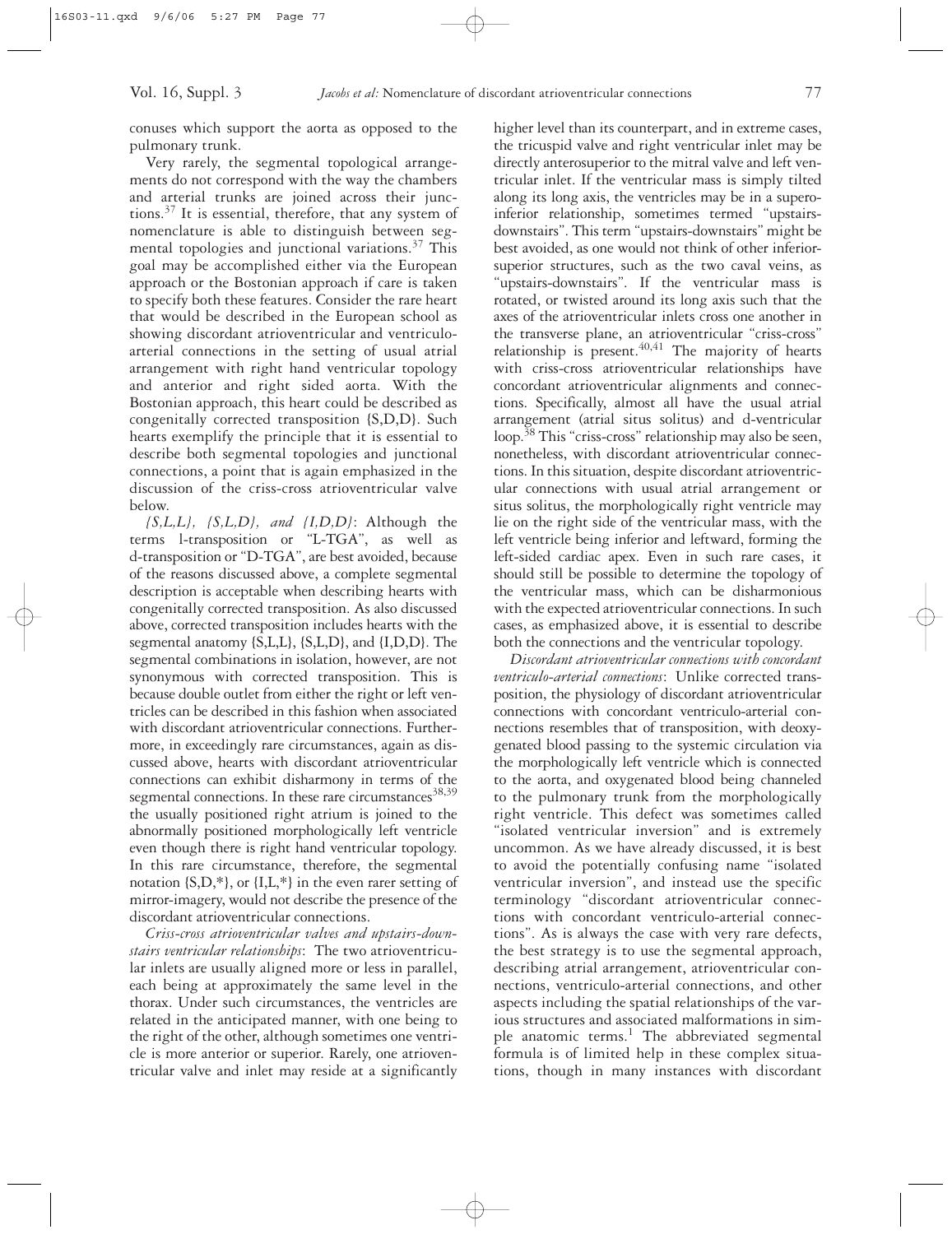atrioventricular and concordant ventriculo-arterial connections, the arterial relationship is either normal when the ventricles are normally related, or mirror-imaged with respect to normal when the ventricles are in the mirror-imaged relationship. The segmental formulas for such relationships are: "D" (d-loop) with "S" (solitus) arterial relationship, with solitus equaling the usual arterial relationship; and "L" (l-loop) with "I" (inversus) arterial relationship, inversus then indicating the mirror-imaged arterial relationship. Of note, in most instances of discordant atrioventricular and concordant ventriculo-arterial connections, the arterial trunks are parallel and not spiralling. Thus, with discordant atrioventricular and concordant ventriculo-arterial connections, the complete segmental formula is usually {S,L,D} or {I,D,L} and less commonly {S,L,I} or {I,D,S}. The arguments as to what is "normally related" in these settings is beyond the scope of this review, but is an important consideration. The important point to reemphasize is that it is essential to describe separately the connections, the atrial arrangement, the ventricular topology, and the spatial arrangements of the arterial trunks.

## *Discordant atrioventricular connections with doubleoutlet right ventricle*

This is a rare malformation, which frequently resembles corrected transposition with ventricular septal defect.<sup>1</sup> The associated interventricular connection is typically in subpulmonary position. The physiology, therefore, is similar to corrected transposition with ventricular septal defect, as is the surgical treatment. As with other forms of double outlet right ventricle, nonetheless, there is a wide variety of associated malformations and variations, which often profoundly affect the clinical presentation and management.

#### *Corrected transposition*

The term "corrected transposition" is widely used, and generally well understood by pediatric cardiologists and surgeons. Phrases such as "discordant atrioventricular connections and discordant ventriculo-arterial connections" and "discordant atrioventricular connections with transposition", are very acceptable, accurate, and explicit alternatives. "Congenitally corrected transposition" is also very widely used, and is well understood by adult cardiologists and surgeons who do not deal with this lesion very often.<sup>1</sup> Segmental nomenclature such as {S,L,L} and {I,D,D} can be used as an adjunct to "corrected transposition", but neither should be used in isolation. The use of the abbreviated segmental designation "ltransposition" to refer to corrected transposition is less satisfactory and should be discouraged.

#### **Therapy for discordant atrioventricular connections**

Operations for congenitally corrected transposition fall basically into five categories:

- Palliative procedures
- Definitive operations that leave the morphologically right ventricle in the systemic circulation and the morphologically left ventricle in the pulmonary circulation, also known as "classic repairs"42-45
- Definitive operations that leave the morphologically left ventricle in the systemic circuit and the morphologically right ventricle in the pulmonary circuit, also known as "anatomic repairs". These include the "*atrial switch and arterial switch*", also termed the "*double switch*",<sup>43,44,46</sup> *the "atrial switch*" *and Rastelli procedure*",46,47 the "*atrial switch and intraventricular tunnel repair with reversed tunnel of Patrick and McGoon*",46 and the "*atrial switch and Nikaidoh procedure*", which includes translocation of the aortic root into the morphologically left ventricle combined with the atrial switch"48
- Definitive operations that create a one-and-one half ventricular repair, such as closure of a ventricular septal defect combined with a superior cavopulmonary anastomosis<sup>45</sup>
- Definitive operations that leave both ventricles connected to the systemic circuit and that employ some type of cavopulmonary connection for the systemic venous to pulmonary arterial circuit, in other words, Fontan-type procedures<sup>48</sup>

Many of the palliative procedures used in patients with corrected transposition have broad applicability in surgery for other types of complex cardiac lesions. These palliative procedures, such as systemic-to-pulmonary shunts and banding of the pulmonary trunk, will not be discussed further, because they can be applied to any of a variety of congenital cardiac malformations. They are covered in separate sections of the overall lists dealing with palliative procedures. The biventricular repairs, in contrast, are in many aspects unique to congenitally corrected transposition.

The classic repair for congenitally corrected transposition with ventricular septal defect is no more than simple closure of the defect, leaving the morphologically right ventricle to pump the systemic circuit. Although the initial outcome of such repairs has been generally good in properly selected patients, at 10 years the results can be disappointing, primarily due to problems with function of the morphologically tricuspid valve and right ventricle.42–44,46 For this reason, there has been great interest in alternate strategies, with the goal of creating an "anatomic repair". While much more complex, such operations, as listed above, may have a better long-term result.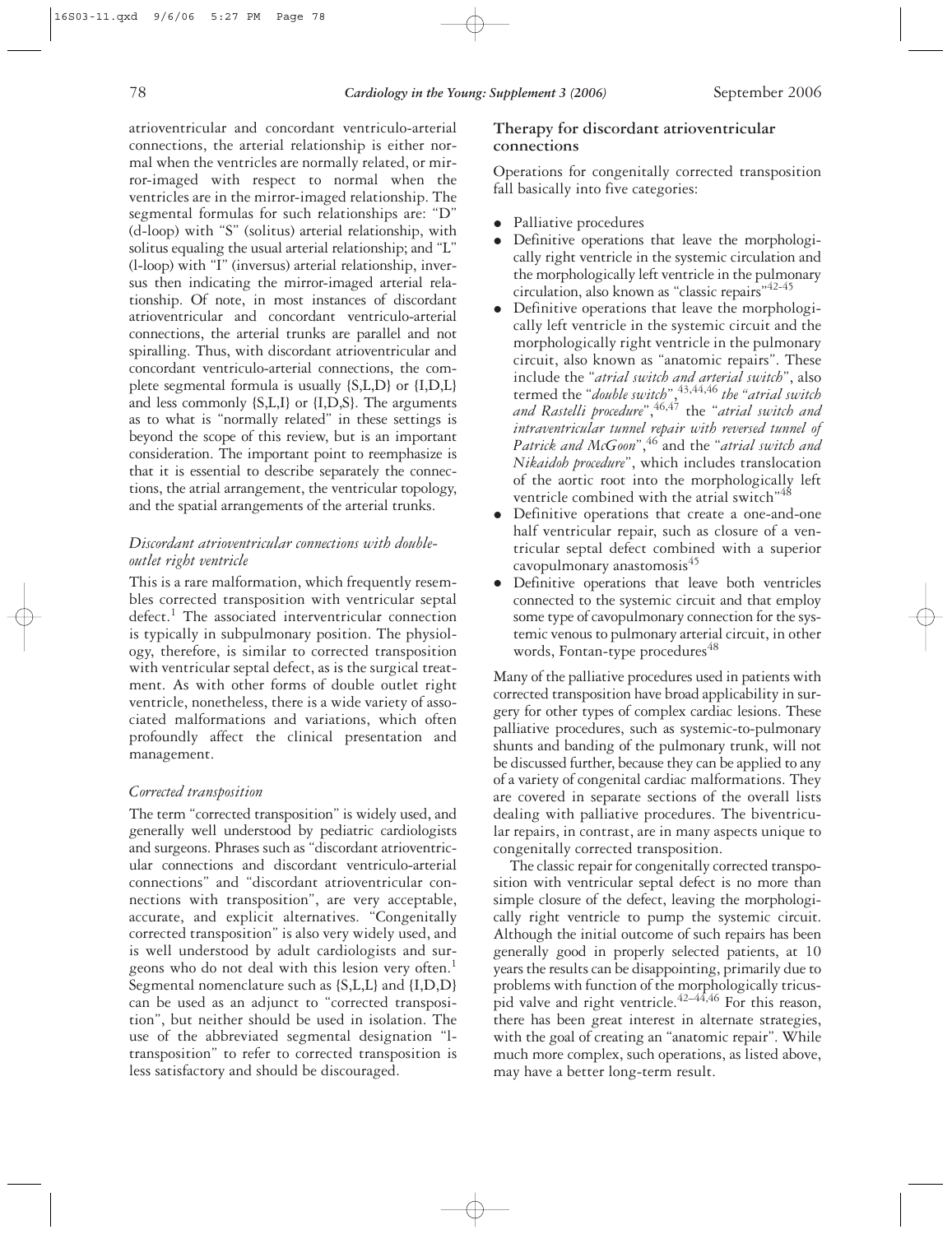| Discordant Atrioventricular Connections.                                                                                                                                                                                                                                        |                                                                        |
|---------------------------------------------------------------------------------------------------------------------------------------------------------------------------------------------------------------------------------------------------------------------------------|------------------------------------------------------------------------|
| Discordant AV connections with situs inversus                                                                                                                                                                                                                                   | 01.04.01, 01.03.01                                                     |
| Discordant AV connections with situs inversus, Concordant VA connection ("Isolated ventricular inversion") (usually {IDL} or {IDS}), IVS<br>Discordant AV connections with situs inversus, Concordant VA connection ("Isolated ventricular inversion") (usually {IDL} or {IDS}) | 01.04.01, 01.03.01, 01.05.00, 07.21.00<br>01.04.01, 01.03.01, 01.05.00 |
| Discordant AV connections with situs inversus, Concordant VA connection ("Isolated ventricular inversion") (usually {IDL} or {IDS}), VSD                                                                                                                                        | 01.04.01, 01.03.01, 01.05.00, 07.10.00                                 |
| Discordant AV connections with situs inversus, Crisscross AV connection and discordant VA connection (Corrected transposition/crisscross)                                                                                                                                       | 01.01.03, 01.03.01, 02.03.03                                           |
| Discordant AV connections with situs inversus, Crisscross AV connection and discordant VA connection (Corrected                                                                                                                                                                 | 01.01.03, 01.03.01, 02.03.03                                           |
| transposition/crisscross), IVS and LVOTO                                                                                                                                                                                                                                        | 07.21.00, 07.09.01                                                     |
| Discordant AV connections with situs inversus, Crisscross AV connection and discordant VA connection (Corrected                                                                                                                                                                 | 01.01.03, 01.03.01, 02.03.03,                                          |
| Discordant AV connections with situs inversus, Crisscross AV connection and discordant VA connection (Corrected<br>transposition/crisscross), IVS and no LVOTO                                                                                                                  | $07.21.00, 07.09.01 + Q1.90.81$<br>01.01.03, 01.03.01, 02.03.03,       |
| transposition/crisscross), VSD and LVOTO                                                                                                                                                                                                                                        | 07.10.00, 07.09.01                                                     |
| Discordant AV connections with situs inversus, Crisscross AV connection and discordant VA connection (Corrected                                                                                                                                                                 | 01.01.03, 01.03.01, 02.03.03,                                          |
| transposition/crisscross), VSD and no LVOTO                                                                                                                                                                                                                                     | $07.10.00, 07.09.01 + Q1.90.81$                                        |
| connection (Congenitally corrected transposition) (usually {IDD})<br>Discordant AV connections with situs inversus, Discordant VA                                                                                                                                               | 01.01.03, 01.03.01                                                     |
| connection (Congenitally corrected transposition) (usually (IDD)),<br>Discordant AV connections with situs inversus, Discordant VA<br>IVS and LVOTO                                                                                                                             | 01.01.03, 01.03.01, 07.21.00, 07.09.01                                 |
| connection (Congenitally corrected transposition) (usually {IDD}),<br>Discordant AV connections with situs inversus, Discordant VA                                                                                                                                              | 01.01.03, 01.03.01, 07.21.00,                                          |
| IVS and no LVOTO                                                                                                                                                                                                                                                                | $07.09.01 + Q1.90.81$                                                  |
| connection (Congenitally corrected transposition) (usually {IDD}),<br>Discordant AV connections with situs inversus, Discordant VA                                                                                                                                              | 01.01.03, 01.03.01, 07.10.00, 07.09.01                                 |
| VSD and LVOTO                                                                                                                                                                                                                                                                   |                                                                        |
| connection (Congenitally corrected transposition) (usually {IDD}),<br>Discordant AV connections with situs inversus, Discordant VA                                                                                                                                              | 01.01.03, 01.03.01, 07.10.00,                                          |
| VSD and no LVOTO                                                                                                                                                                                                                                                                | $07.09.01 + Q1.90.81$                                                  |
| right ventricle<br>Discordant AV connections with situs inversus, Double-outlet                                                                                                                                                                                                 | 01.04.01, 01.03.01, 01.01.04                                           |
| right ventricle, Aorta anterior to pulmonary artery ({IDA})<br>Discordant AV connections with situs inversus, Double-outlet                                                                                                                                                     | 01.04.01, 01.03.01, 01.01.04, 02.06.03                                 |
| right ventricle, Aorta to left (or left anterior) of pulmonary artery ({IDL})<br>Discordant AV connections with situs inversus, Double-outlet                                                                                                                                   | 01.04.01, 01.03.01, 01.01.04, 02.06.04                                 |
| right ventricle, Aorta to right (or right anterior) of pulmonary artery ((IDD))<br>Discordant AV connections with situs inversus, Double-outlet                                                                                                                                 | 01.04.01, 01.03.01, 01.01.04, 02.06.02                                 |
| Discordant AV connections with situs solitus                                                                                                                                                                                                                                    | 01.04.01, 01.03.00                                                     |
| Discordant AV connections with situs solitus, Concordant VA connection ("Isolated ventricular inversion") (usually {SLD} or {SLI})                                                                                                                                              | 01.04.01, 01.03.00, 01.05.00                                           |
| Discordant AV connections with situs solitus, Concordant VA connection ("Isolated ventricular inversion") (usually {SLD} or {SLI}), IVS                                                                                                                                         | 01.04.01, 01.03.00, 01.05.00, 07.21.00                                 |
| Discordant AV connections with situs solitus, Concordant VA connection ("Isolated ventricular inversion") (usually {SLD} or {SLI}), VSD                                                                                                                                         | $01.04.01, 01.03.00, 01.05.00, 07.10.00$                               |
| Discordant AV connections with situs solitus, Crisscross AV connection and discordant VA connection (Corrected transposition/crisscross)                                                                                                                                        | 01.01.03, 01.03.00, 02.03.03                                           |
| Discordant AV connections with situs solitus, Crisscross AV connection and discordant VA connection (Corrected transposition/crisscross),                                                                                                                                       | 01.01.03, 01.03.00, 02.03.03                                           |
| IVS and LVOTO                                                                                                                                                                                                                                                                   | 07.21.00, 07.09.01                                                     |
| Discordant AV connections with situs solitus, Crisscross AV connection and discordant VA connection (Corrected transposition/crisscross),                                                                                                                                       | 01.01.03, 01.03.00, 02.03.03,                                          |
| IVS and no LVOTO                                                                                                                                                                                                                                                                | $07.21.00, 07.09.01 + Q1.90.81$<br>01.01.03, 01.03.00, 02.03.03,       |
| Discordant AV connections with situs solitus, Crisscross AV connection and discordant VA connection (Corrected transposition/crisscross),<br>VSD and LVOTO                                                                                                                      | 07.10.00, 07.09.01                                                     |
| Discordant AV connections with situs solitus, Crisscross AV connection and discordant VA connection (Corrected transposition/crisscross),                                                                                                                                       | $01.01.03$ , $01.03.00$ , $02.03.03$ ,                                 |
| VSD and no LVOTO                                                                                                                                                                                                                                                                | $07.10.00, 07.09.01 + Q1.90.81$                                        |
| Discordant AV connections with situs solitus, Discordant VA connection (Congenitally corrected transposition) (usually {SLL})                                                                                                                                                   | 01.01.03, 01.03.00                                                     |
| Discordant AV connections with situs solitus, Discordant VA connection (Congenitally corrected transposition) (usually (SLL)), IVS and LVOTO                                                                                                                                    | 01.01.03, 01.03.00, 07.21.00, 07.09.01                                 |
| Discordant AV connections with situs solitus, Discordant VA connection (Congenitally corrected transposition) (usually (SLL)), IVS and no LVOTO                                                                                                                                 | 01.01.03, 01.03.00, 07.21.00,<br>$07.09.01 + Q1.90.81$                 |
| Discordant AV connections with situs solitus, Discordant VA connection (Congenitally corrected transposition) (usually {SLL}), VSD and LVOTO                                                                                                                                    | 01.01.03, 01.03.00, 07.10.00, 07.09.01                                 |
|                                                                                                                                                                                                                                                                                 |                                                                        |

(*Continued*)

 $(Continued)$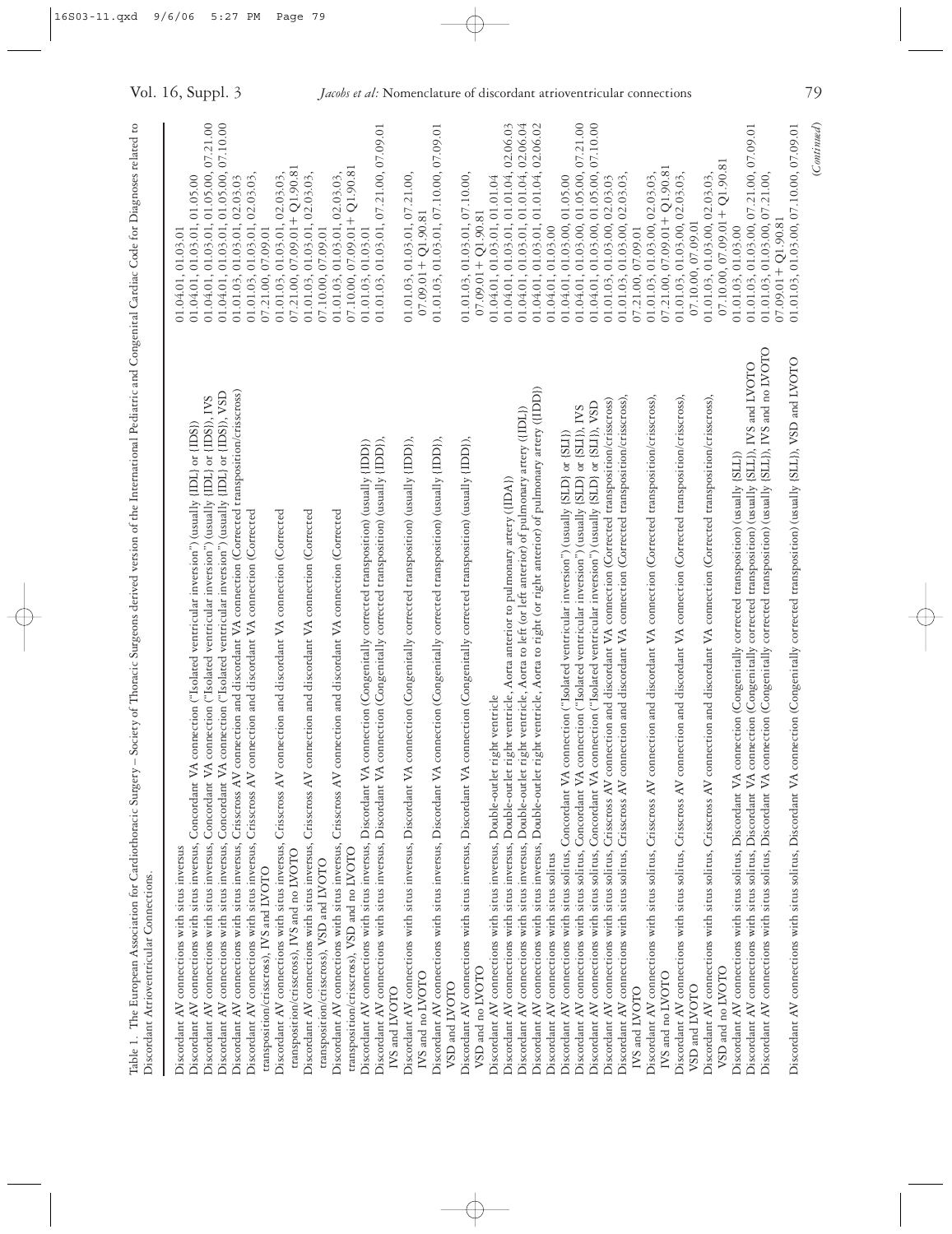| Table 1. (Continued)                                                                                                                                   |                                                        |
|--------------------------------------------------------------------------------------------------------------------------------------------------------|--------------------------------------------------------|
| Discordant AV connections with situs solitus, Discordant VA connection (Congenitally corrected transposition) (usually {SLL}), VSD and no LVOTO        | 01.01.03, 01.03.00, 07.10.00,<br>$07.09.01 + Q1.90.81$ |
| Discordant AV connections with situs solitus, Double-outlet right ventricle                                                                            | 01.04.01, 01.03.00, 01.01.04                           |
| Discordant AV connections with situs solitus, Double-outlet right ventricle, Aorta anterior to pulmonary artery ({SLA})                                | 01.04.01, 01.03.00, 01.01.04, 02.06.03                 |
| Discordant AV connections with situs solitus, Double-outlet right ventricle, Aorta to left (or left anterior) of pulmonary artery ({SLL})              | 01.04.01, 01.03.00, 01.01.04, 02.06.04                 |
| Discordant AV connections with situs solitus, Double-outlet right ventricle, Aorta to right (or right anterior) of pulmonary artery ({SLD})            | 01.04.01, 01.03.00, 01.01.04, 02.06.02                 |
| Discordant AV connections-modifier, AV valve, Overriding                                                                                               | 06.00.01                                               |
| Discordant AV connections-modifier, AV valve, Overriding, Left sided AV Valve                                                                          | 06.00.03                                               |
| Discordant AV connections-modifier, AV valve, Overriding, Mitral valve                                                                                 | 06.02.05                                               |
| Discordant AV connections-modifier, AV valve, Overriding, Right sided AV Valve                                                                         | 06.00.02                                               |
| Discordant AV connections-modifier, AV valve, Overriding, Tricuspid valve                                                                              | 06.01.05                                               |
| Discordant AV connections-modifier, AV valve, Straddling                                                                                               | 06.00.04                                               |
| Discordant AV connections-modifier, AV valve, Straddling, Left sided AV Valve                                                                          | 06.00.06                                               |
| Discordant AV connections-modifier, AV valve, Straddling, Mitral valve                                                                                 | 06.02.09                                               |
| Discordant AV connections-modifier, AV valve, Straddling, Right sided AV Valve                                                                         | 06.00.05                                               |
| Discordant AV connections-modifier, AV valve, Straddling, Tricuspid valve                                                                              | 06.01.09                                               |
| Discordant AV connections-modifier, Ebstein's anomaly ("Left-sided" Ebstein's anomaly) (Ebstein's malformation of 'left-sided' tricuspid               | 06.01.75                                               |
| valve in discordant atrioventricular connections)                                                                                                      |                                                        |
| Abbreviations: AV: atrioventricular; IVS: intact ventricular septum; IVOTO: left ventricular outflow tract obstruction; VSD: ventricular septal defect |                                                        |

80 *Cardiology in the Young: Supplement 3 (2006)* September 2006

The terminology for the first two anatomical repair options listed above has been somewhat confusing, in that they have both been referred to as double-switch procedures. The Rastelli operation, which is a part of one operation that has been erroneously called a double switch, is never referred to as a switch procedure when used in isolation in hearts with concordant atrioventricular connections. The Rastelli procedure combined with an atrial switch, therefore, should not be called a double switch. In the case of the atrial switch combined with the arterial switch, the anatomic substrate and physiologic considerations are much different. In essence, there will be minimal if any obstruction to pulmonary flow, and therefore an extracardiac ventriculo-pulmonary arterial connection is not required. Furthermore, the procedure may be performed without a co-existent ventricular septal defect. When present, simple closure of the ventricular septal defect is necessary, and the use of an intraventricular baffle is not needed. Furthermore, in almost all cases, no ventriculotomy is necessary for the closure of the ventricular septal defect when an atrial switch is combined with an arterial switch. Preparation of the morphologically left ventricle, in contrast, enabling it to function adequately as the systemic ventricle, may be an important additional issue.<sup>43</sup> The Senning and Mustard operations are commonly referred to as atrial switch operations. Hence, we recommend that the term "double-switch" be reserved solely for patients undergoing an atrial switch combined with an arterial switch operation. An appropriate shorthand term for the Senning or Mustard procedure combined with baffling the left ventricle to the aorta and placing a conduit from the right ventricle to the pulmonary arteries would be "Atrial switch and Rastelli". This approach is not merely semantics, as the patients submitted to surgery by these procedures are divergent groups, and comparisons of those undergoing a double switch will be meaningful only when those with associated ventricular septal defects and obstruction of the pulmonary outflow tract have been placed in their own separate category.

## **Nomenclature crossmap for diagnoses and therapeutic options related to discordant atrioventricular connections**

In Table 1, we show the terminology for diagnoses related to discordant atrioventricular connections from the version of the International Code derived from the lists of the Society of Thoracic Surgeons and the European Association of Cardio-Thoracic Surgery. In Table 2, we show the equivalent and crossmapped terms from the version derived from the list of the Association for European Pediatric Cardiology.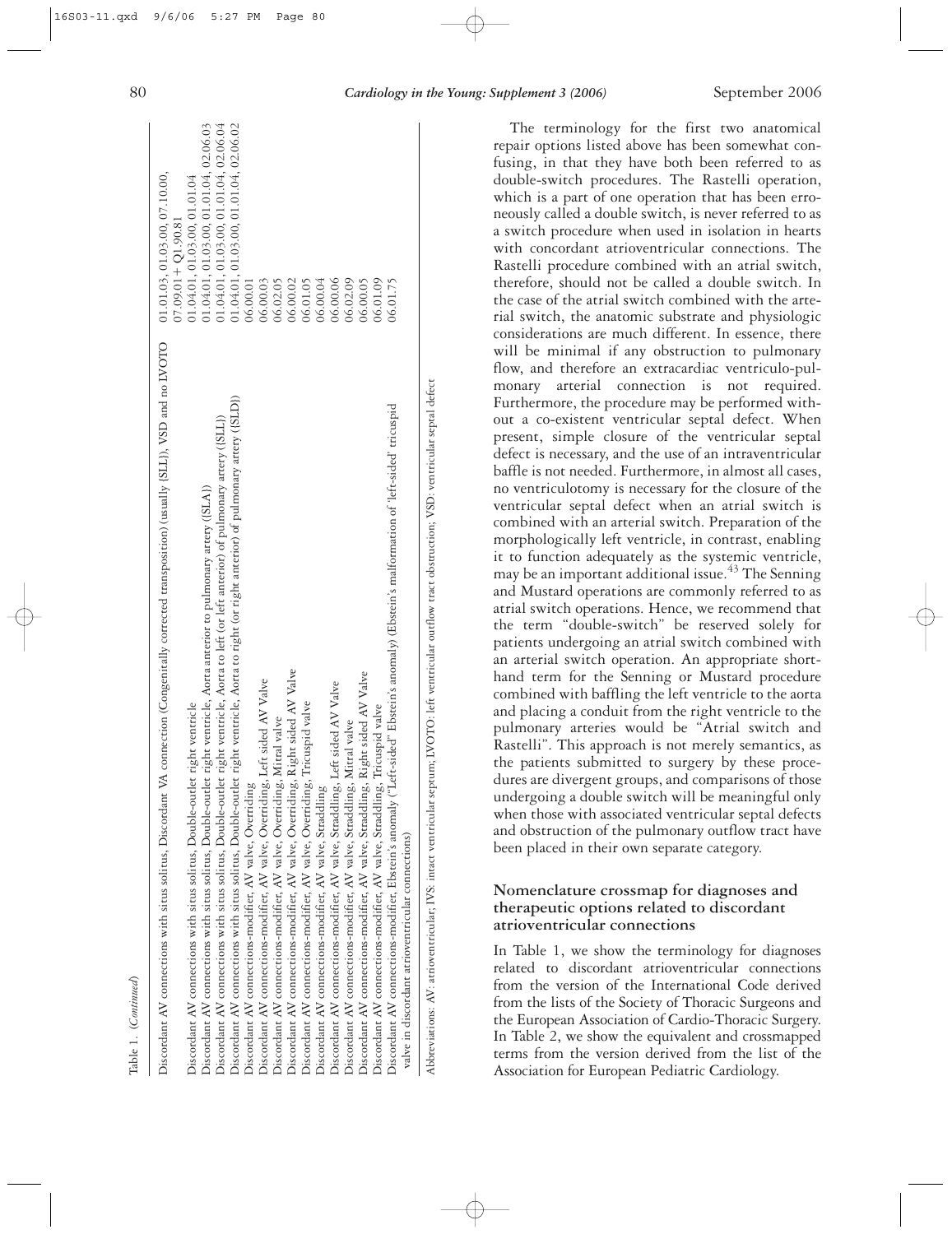#### Vol. 16, Suppl. 3 *Jacobs et al:* Nomenclature of discordant atrioventricular connections 81

Table 2. The Association for European Pediatric Cardiology derived version of the International Pediatric and Congenital Cardiac Code for the Diagnoses related to Discordant Atrioventricular Connections.

| Usual atrial arrangement (atrial situs solitus)                                         | 01.03.00              |
|-----------------------------------------------------------------------------------------|-----------------------|
| Mirror image atrial arrangement (atrial situs inversus)                                 | 01.03.01              |
| Discordant AV connections                                                               | 01.04.01              |
| Concordant VA connections                                                               | 01.05.00              |
| Congenitally corrected transposition of great arteries (discordant AV & VA connections) | 01.01.03              |
| Double outlet right ventricle                                                           | 01.01.04              |
| Criss-cross heart (twisted AV connections)                                              | 02.03.03              |
| Aortic orifice anterior with respect to pulmonary orifice                               | 02.06.03              |
| Aortic orifice anterior right with respect to pulmonary orifice                         | 02.06.02              |
| Aortic orifice anterior left with respect to pulmonary orifice                          | 02.06.04              |
| Superior-inferior ventricular ("upstairs-downstairs") relationships                     | 02.04.00              |
| Left ventricular outflow tract obstruction                                              | 07.09.01              |
| Left ventricular outflow tract obstruction, – not present                               | $07.09.01 + Q1.90.81$ |
| Intact ventricular septum                                                               | 07.21.00              |
| <b>VSD</b>                                                                              | 07.10.00              |
| Overriding AV valve                                                                     | 06.00.01              |
| Overriding right AV valve                                                               | 06.00.02              |
| Overriding tricuspid valve                                                              | 06.01.05              |
| Overriding left AV valve                                                                | 06.00.03              |
| Overriding mitral valve                                                                 | 06.02.05              |
| Straddling AV valve                                                                     | 06.00.04              |
| Straddling right AV valve                                                               | 06.00.05              |
| Straddling tricuspid valve                                                              | 06.01.09              |
| Straddling left AV valve                                                                | 06.00.06              |
| Straddling mitral valve                                                                 | 06.02.09              |
| Ebstein's malformation of 'left-sided' tricuspid valve in discordant AV connections     | 06.01.75              |

Abbreviations: AV: atrioventricular; VA: ventriculo-arterial; VSD: ventricular septal defect

Table 3 details the nomenclature for procedures related to discordant atrioventricular connections from the version of the International Code derived from the nomenclature of the International Congenital Heart Surgery Nomenclature and Database Project, while Table 4 shows the equivalent and crossmapped terms using the version of the International Code derived from the nomenclature of the European Pediatric Cardiac Code.

#### **Summary**

During the process of creation of a bidirectional crossmap between the system emerging, on the one hand, from the initiative sponsored by the Congenital Heart Committees of the European Association for Cardio-Thoracic Surgery and the Society of Thoracic Surgeons, $49$  and on the other hand, from that formulated by the Coding Committee of the European Association for Pediatric Cardiology,  $50,51$  the Nomenclature Working Group has successfully created the International Paediatric and Congenital Cardiac Code. As would be expected, during the process of crossmapping it became clear that, for most lesions, the European Pediatric Cardiac Code was more complete in its description of the diagnoses, while the International Congenital Heart Surgery Nomenclature and Database Project was more complete in its description of the procedures. This process<sup>2-7</sup> of crossmapping exemplifies the efforts of the Nomenclature Working Group to create a comprehensive and all-inclusive international system for the naming of paediatric and congenital cardiac disease, the International Pediatric and Congenital Cardiac Code. Although names and classification for paediatric and congenital cardiac disease will continue to evolve over time, we are now closer than ever to reaching uniform international agreement and standardization. The International Paediatric and Congenital Cardiac Code can be downloaded from the Internet, free of charge, at www.ipccc.net.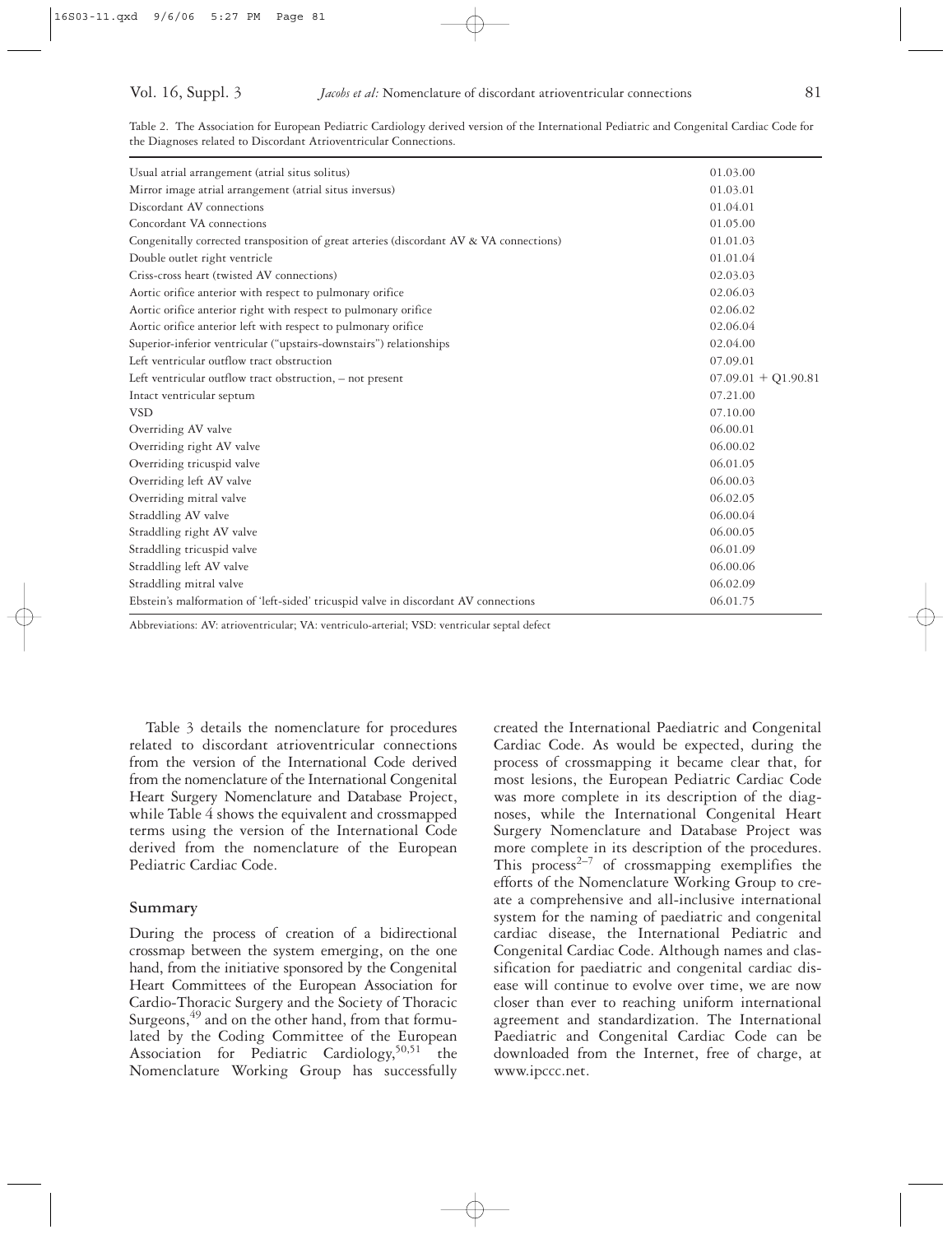| oenital Cardiac Code for Pre<br>nd Congenit.<br>s derived version of the International Pediatric and<br>c Sur.<br>أمصدما<br>Society of Thorac<br>able 3. The European Association for Cardiothoracic S<br>$+ + + +$ | "nored" |
|---------------------------------------------------------------------------------------------------------------------------------------------------------------------------------------------------------------------|---------|
| っつフ<br>.<br>.<br>.<br>.<br>v corrected TGA repair                                                                                                                                                                   |         |

| Society of Thoracic Surgeons derived version of the International Pediatric and Congenital Cardiac Code for Procedures related<br>$\overline{\phantom{a}}$<br>Table 3. The European Association for Cardiothoracic Surgery<br>to Discordant Atrioventricular Connections.                                                                                                                                                                         |                                                       |
|---------------------------------------------------------------------------------------------------------------------------------------------------------------------------------------------------------------------------------------------------------------------------------------------------------------------------------------------------------------------------------------------------------------------------------------------------|-------------------------------------------------------|
| Congenitally corrected TGA repair, Anatomic repair, Atrial switch and Arterial switch (Double switch)<br>Congenitally corrected TGA repair                                                                                                                                                                                                                                                                                                        | 12.27.46<br>12.29.25                                  |
| Congenitally corrected TGA repair, Anatomic repair, Atrial switch and Intraventricular tunnel repair, Reversed tunnel repair of Patrick and McGoon<br>Congenitally corrected TGA repair, Anatomic repair, Atrial switch and Rastelli (Left ventricle to aorta intraventricular tunnel repair and right<br>Congenitally corrected TGA repair, Anatomic repair, Atrial switch and Nikaidoh procedure (Aortic root translocation over left ventricle | 12.27.48, 12.29.06<br>12.29.26<br>12.27.47            |
| ventricle to pulmonary artery conduit)                                                                                                                                                                                                                                                                                                                                                                                                            |                                                       |
| nd LV to PA conduit<br>Congenitally corrected TGA repair, Classic repair, VSD closure ar<br>Congenitally corrected TGA repair, Classic repair, VSD closure                                                                                                                                                                                                                                                                                        | 12.27.46, 12.08.01, 12.36.02<br>12.27.46, 12.08.01    |
| Congenitally corrected TGA repair, One-and-one half ventricular<br>Congenitally corrected TGA repair, Fontan                                                                                                                                                                                                                                                                                                                                      | 12.06.49<br>12.30.01                                  |
| repair, VSD closure + Superior cavopulmonary anastomosis (Glenn anastomosis)<br>repair<br>Congenitally corrected TGA repair, One-and-one half ventricular                                                                                                                                                                                                                                                                                         | 12.06.49, 12.08.01                                    |
| Congenitally corrected TGA repair, Other                                                                                                                                                                                                                                                                                                                                                                                                          | 12.27.47                                              |
| Congenitally corrected TGA repair, Staged procedure ("2 stage anatomic repair")                                                                                                                                                                                                                                                                                                                                                                   | 12.27.46, 12.29.24, 12.29.25,<br>12.27.46, 12.29.24   |
| Congenitally corrected TGA repair, Staged procedure ("2 stage anatomic repair"), Atrial switch and Arterial switch (Double switch) Status post preceding<br>PA banding ("2 stage switch")                                                                                                                                                                                                                                                         | $12.14.02 + Q5.81.17$                                 |
| Congenitally corrected TGA repair, Staged procedure ("2 stage anatomic repair"), Atrial switch and Rastelli Status post preceding PA banding                                                                                                                                                                                                                                                                                                      | 12.27.46, 12.29.24, 12.29.26,                         |
|                                                                                                                                                                                                                                                                                                                                                                                                                                                   | $12.14.02 + Q5.81.17$                                 |
| Congenitally corrected TGA repair-modifier, With atrioventricular valve repair                                                                                                                                                                                                                                                                                                                                                                    | 12.90.01                                              |
| Congenitally corrected TGA repair-modifier, With atrioventricular valve replacement<br>Atrial switch procedure                                                                                                                                                                                                                                                                                                                                    | 12.29.06<br>12.90.02                                  |
| Atrial switch procedure, Mustard procedure                                                                                                                                                                                                                                                                                                                                                                                                        | 12.29.02                                              |
| Atrial switch procedure, Mustard procedure, With PA Debanding                                                                                                                                                                                                                                                                                                                                                                                     | 12.29.02, 12.14.03                                    |
| Atrial switch procedure, Mustard procedure, With subpulmonic obstruction repair (LVOTO repair)                                                                                                                                                                                                                                                                                                                                                    | 12.29.02, 12.07.13                                    |
| obstruction repair (LVOTO repair) and VSD closure<br>Atrial switch procedure, Mustard procedure, With subpulmonic                                                                                                                                                                                                                                                                                                                                 | 12.08.01<br>12.29.02, 12.07.13,                       |
| Atrial switch procedure, Mustard procedure, With VSD closure                                                                                                                                                                                                                                                                                                                                                                                      | 12.29.02, 12.08.01<br>12.29.19                        |
| Atrial switch procedure, Non-Mustard - non-Senning<br>Atrial switch procedure, Senning procedure                                                                                                                                                                                                                                                                                                                                                  | 12.29.01                                              |
| Atrial switch procedure, Senning procedure, With PA Debanding                                                                                                                                                                                                                                                                                                                                                                                     | 12.29.01, 12.14.03                                    |
| Atrial switch procedure, Senning procedure, With subpulmonic obstruction repair (LVOTO repair)                                                                                                                                                                                                                                                                                                                                                    | 12.29.01, 12.07.13                                    |
| Atrial switch procedure, Senning procedure, With subpulmonic obstruction repair (LVOTO repair) and VSD closure                                                                                                                                                                                                                                                                                                                                    | 12.08.01<br>12.29.01, 12.07.13,<br>12.29.01, 12.08.01 |
| Atrial switch procedure, Senning procedure-modifier, Classical Senning with no patch<br>Atrial switch procedure, Senning procedure, With VSD closure                                                                                                                                                                                                                                                                                              | 12.29.04                                              |
| Atrial switch procedure, Senning procedure-modifier, Senning with left atrial appendage involved (Inverted left atrial appendage)                                                                                                                                                                                                                                                                                                                 | 12.29.18                                              |
| Atrial switch procedure, Senning procedure-modifier, Senning with patch                                                                                                                                                                                                                                                                                                                                                                           | 12.29.07                                              |
|                                                                                                                                                                                                                                                                                                                                                                                                                                                   |                                                       |

 $\oplus$ 

Abbreviations: IV: left ventricle; PA: pulmonary arterial; TGA: transposition of the great arteries; VSD: ventricular septal defect Abbreviations: LV: left ventricle; PA: pulmonary arterial; TGA: transposition of the great arteries; VSD: ventricular septal defect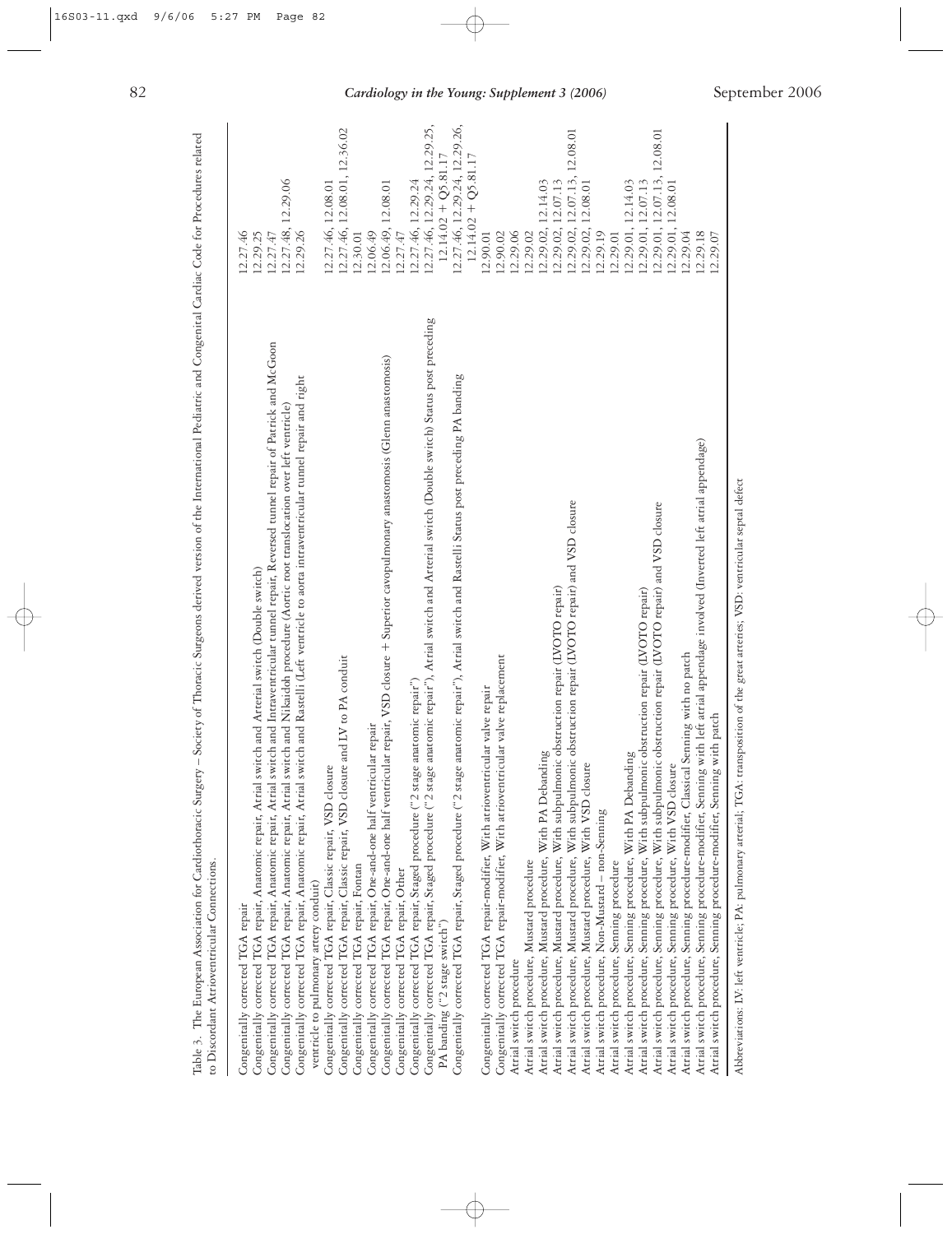#### Vol. 16, Suppl. 3 *Jacobs et al:* Nomenclature of discordant atrioventricular connections 83

Table 4. The Association for European Paediatric Cardiology derived version of the International Paediatric and Congenital Cardiac Code for the Procedures related to Discordant Atrioventricular Connections.

| Congenitally corrected transposition of great arteries repair                                                 | 12.27.46              |
|---------------------------------------------------------------------------------------------------------------|-----------------------|
| Arterial switch & atrial inversion procedures ("double switch")                                               | 12.29.25              |
| Atrial inversion and Rastelli procedures                                                                      | 12.29.26              |
| Aortic root posterior translocation to left ventricle + biventricular outflow tract reconstruction (Nikaidoh) | 12.27.48              |
| Atrial inversion procedure & intraventricular reversed tunnel repair (Patrick-McGoon)                         | 12.29.27              |
| Congenitally corrected transposition of great arteries repair (DESCRIBE)                                      | 12.27.47              |
| Atrial inversion procedure                                                                                    | 12.29.06              |
| Senning procedure (atrial inversion)                                                                          | 12.29.01              |
| Senning procedure (atrial inversion): without patch (classic)                                                 | 12.29.04              |
| Senning procedure (atrial inversion): with patch                                                              | 12.29.07              |
| Senning procedure (atrial inversion): using inverted left atrial appendage                                    | 12.29.18              |
| Mustard procedure (atrial inversion)                                                                          | 12.29.02              |
| Atrial inversion procedure (non-Mustard or Senning)                                                           | 12.29.19              |
| Arterial switch procedure: staged                                                                             | 12.29.24              |
| 1.5 ventricle repair                                                                                          | 12.06.49              |
| Fontan type procedure                                                                                         | 12.30.01              |
| Left ventricle to pulmonary artery conduit construction                                                       | 12.36.02              |
| VSD closure                                                                                                   | 12.08.01              |
| Left ventricular outflow tract obstruction relief                                                             | 12.07.13              |
| AV valvar repair                                                                                              | 12.90.01              |
| AV valvar replacement                                                                                         | 12.90.02              |
| Pulmonary trunk band (PA band), - preceding                                                                   | $12.14.02 + Q5.81.17$ |
| Pulmonary trunk band removal (de-band)                                                                        | 12.14.03              |

Abbreviations: As for Table 3

#### **References**

- 1. Wilkinson JL, Cochrane AD, Karl TR. The Society of Thoracic Surgeons Congenital Heart Surgery Nomenclature and Database Project: corrected (discordant) transposition of the great arteries (and related malformations), Ann Thorac Surg 2000; 69 (Suppl): S236–S248.
- 2. Mahle WT, Marx GR, Anderson RH. Anatomy and echocardiography of discordant atrioventricular connections. Cardiol Young 2006; 16: *this suppl.*
- *3.* Franklin RCG, Jacobs JP, Tchervenkov CI, Béland M. Report from the Executive of The International Working Group for Mapping and Coding of Nomenclatures for Pediatric and Congenital Heart Disease: Bidirectional Crossmap of the Short Lists of the European Pediatric Cardiac Code and the International Congenital Heart Surgery Nomenclature and Database Project. Cardiol Young 2002; 12 (Suppl. II): 18–22.
- 4. Franklin RCG, Jacobs JP, Tchervenkov CI, Béland M. European Pediatric Cardiac Code Short List crossmapped to STS/EACTS Short List with ICD-9 & ICD-10 crossmapping. Cardiol Young 2002; 12 (Suppl. II): 23–49.
- 5. Franklin RCG, Jacobs JP, Tchervenkov CI, Béland M. STS/EACTS Short List mapping to European Pediatric Cardiac Code Short List with ICD-9 & ICD-10 crossmapping. Cardiol Young, 2002; 12 (Suppl. II): 50–62.
- 6. Béland M, Jacobs JP, Tchervenkov CI, Franklin RCG. The International Nomenclature Project for Pediatric and Congenital Heart Disease: Report from the Executive of The International Working Group for Mapping and Coding of Nomenclatures for Pediatric and Congenital Heart Disease. Cardiol Young 2002; 12: 425–430.
- 7. Franklin RCG, Jacobs JP, Tchervenkov CI, Béland M. The International Nomenclature Project for Pediatric and Congenital Heart Disease: Bidirectional Crossmap of the Short Lists of the European Pediatric Cardiac Code and the International Congenital Heart Surgery Nomenclature and Database Project. Cardiol Young 2002; 12: 431–435.
- 8. Béland MJ, Franklin RCG, Jacobs JP, et al. Update from The International Working Group for Mapping and Coding of Nomenclatures for Pediatric and Congenital Heart Disease. Cardiol Young 2004; 14: 225–229.
- Jacobs JP, Franklin RCG, Jacobs ML, et al. Classification of the functionally univentricular heart: Unity from mapped codes. Cardiol Young, 2006; 16 (Suppl I): I9–21.
- 10. Tchervenkov CI, Jacobs JP, Weinberg PM, et al. The nomenclature, definition and classification of hypoplastic left heart syndrome. Cardiol Young, 2006; 16: *Aug issue #4*.
- 11. Rokitansky CFV. Die Defecte der Scheidewande des Herzens. Braumuller W, Vienna, 1875, pp 81–86.
- 12. Cardell B.S. Corrected transposition of the great vessels. Br Heart J 1956; 18: 186–192.
- 13. Lev M., Rowlatt U.F. The pathologic anatomy of mixed levocardia. A review of thirteen cases of atrial or ventricular inversion with or without corrected transposition. Am J Cardiol 1961; 8: 216–263.
- 14. Schiebler GL, Edwards JE, Burchell HB, DuShane JW, Ongley PA, Wood EH. Congenitally corrected transposition of the great vessels. A study of 33 cases. Pediatrics 1961; 27: 851–888.
- 15. Spitzer A, Lev M, Vass A. The architecture of normal and malformed hearts. Thomas, Springfield, MA, 1951.
- 16. Van Praagh R, Van Praagh S, Vlad P, Keith JD. Anatomic types of congenital dextrocardia. Diagnostic and embryologic implications. Am J Cardiol 1964; 13: 510–531.
- 17. Shaher RM. Complete and inverted transposition of the great vessels. Br Heart J 1964; 26: 51–66.
- 18. Van Praagh R, Vlad P, Keith JD. Complete transposition of the great arteries. In: Keith JD, Rowe RD, Vlad P (eds). Heart disease in Infancy and Childhood, 2nd ed. Macmillan, New York, 1967, pp 683–744.
- 19. Van Praagh R, Perez-Trevino C, Lopez-Cuellar M, et al. Transposition of the great arteries with posterior aorta, anterior pulmonary artery, subpulmonary conus and fibrous continuity between aortic and atrioventricular valves. Am J Cardiol 1971; 28: 621–631.